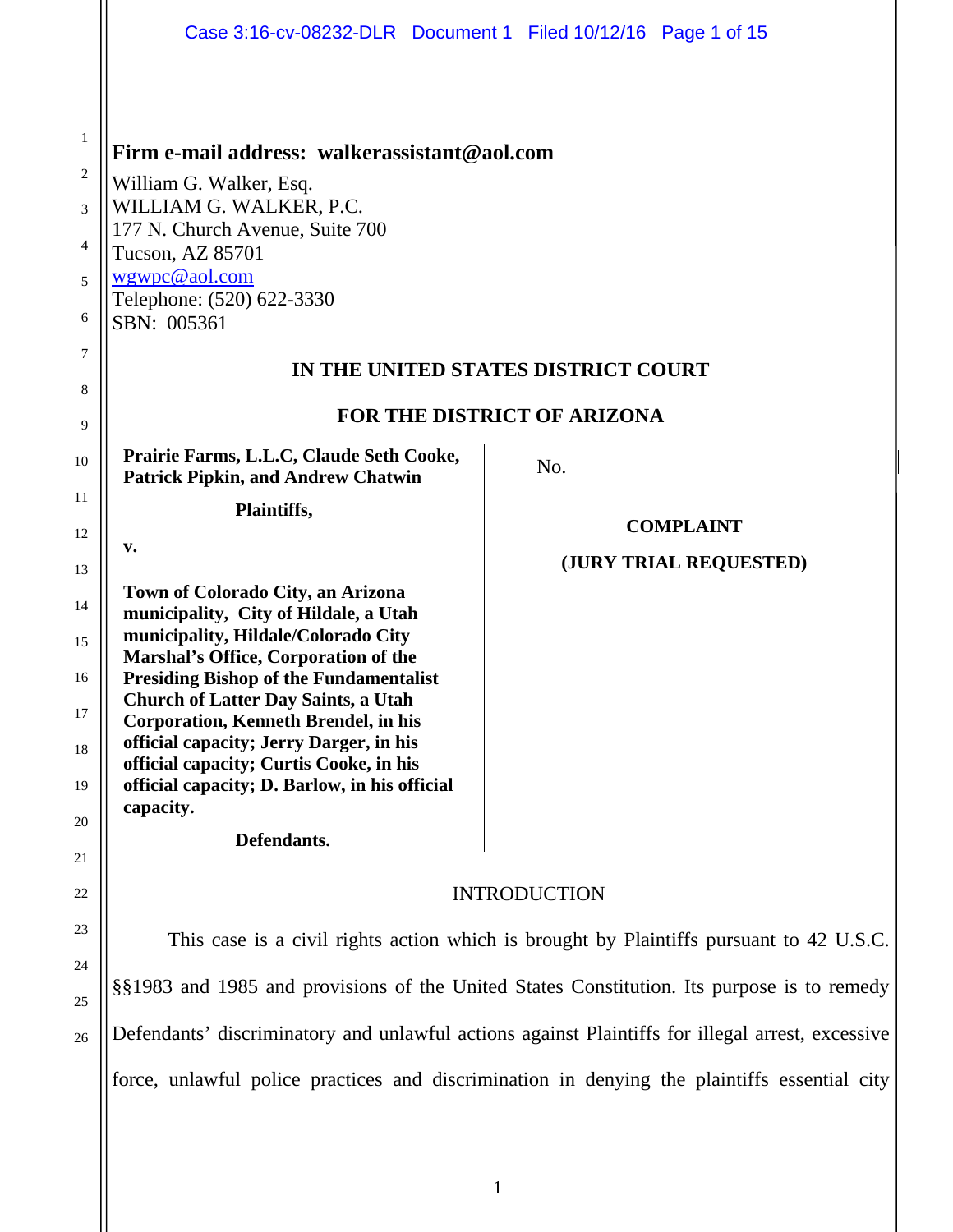services. Defendant Corporation of the Presiding Bishop of the Fundamentalist Church of Latter Day Saints is sued, along with other defendants, pursuant to 42 U.S.C. §§1983 and 1985 for conspiracy to commit the substantive violations alleged herein with the other defendants.

#### JURISDICTION AND VENUE

1. This Court has jurisdiction of this matter pursuant to 28 U.S.C. §1331.

2. This Court is an appropriate venue for this cause of action pursuant to this cause of action pursuant to 28 U.S.C. §§1391(b)(2). The actions complained of took place in this judicial district; evidence and records relevant to the allegations are maintained in this judicial district; individual plaintiffs were illegally arrested, illegally detained, illegally prosecuted and discriminated against otherwise.

#### PARTIES

3. **Plaintiff Prairie Farms, LLC**, ("Farm") is a limited liability company formed under the laws of the State of Utah which was, at all times relevant hereto, the lessee of commercial property at 65 E. Cooke Street, Colorado City, Arizona from which it intended to conduct business. Prairie Farms is, and was at all times relevant hereto, registered to do business in Arizona.

4. **Plaintiff Claude Seth Cooke** ("Cooke") is, and was at all times relevant hereto, the sole member of Prairie Farms, LLC.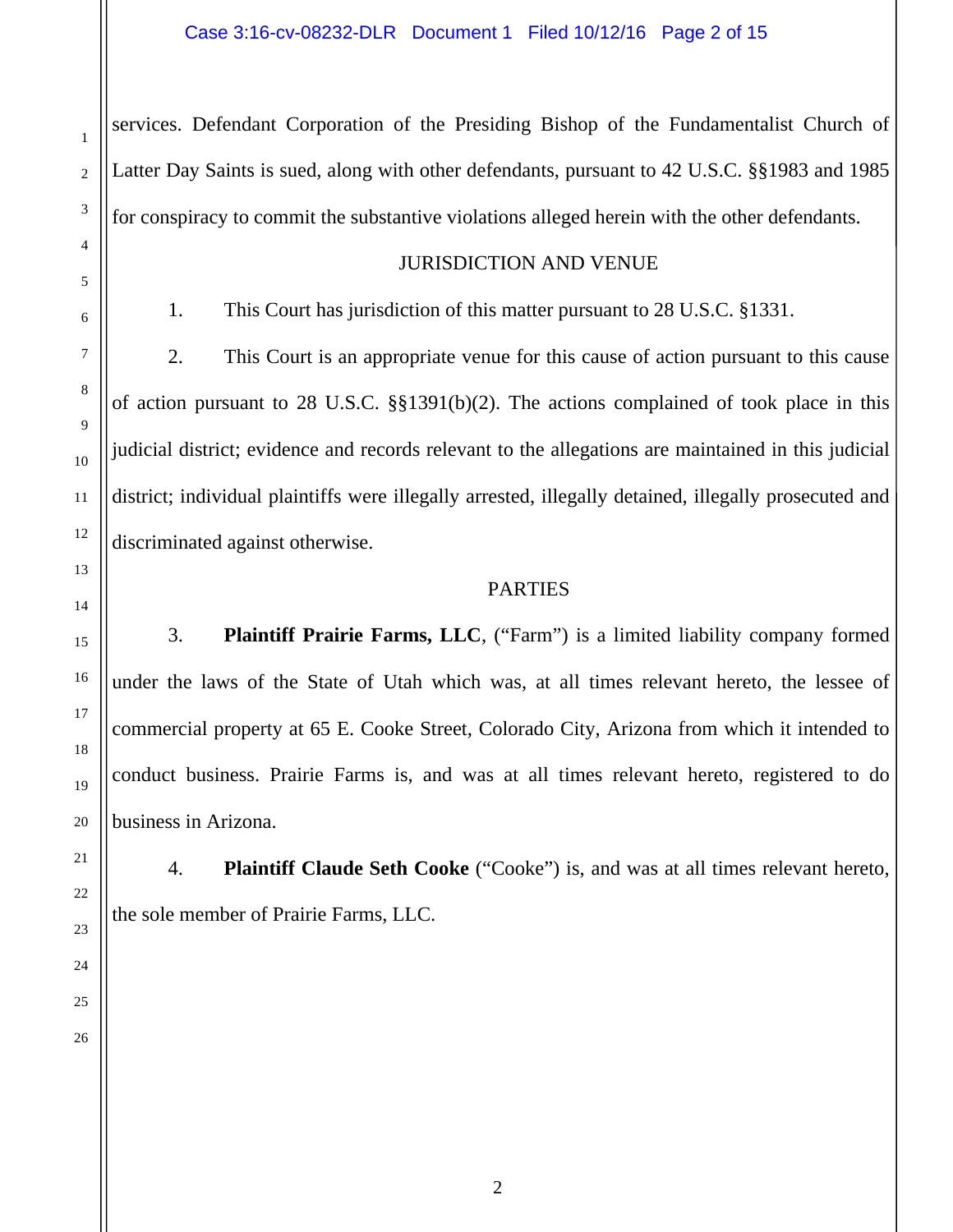Case 3:16-cv-08232-DLR Document 1 Filed 10/12/16 Page 3 of 15

5. At times relevant hereto, **Plaintiff Patrick Pipkin** ("Pipkin") was a member of a joint venture with Prairie Farms, LLC, to develop the property at 65 E. Cooke Street, Colorado City, Arizona ("the zoo")<sup>1</sup> with Prairie Farms, LLC as a commercial venture.

6. In October, 2015, **Plaintiff Andrew Chatwin** ("Chatwin") was a guest/business invitee of the joint venture between Prairie Farms, LLC and had a business interest in the zoo property.

7. **Defendant Town Of Colorado City** ("CC") is a municipality in the State of Arizona.

8. **Defendant City Of Hildale** ("Hildale") is a municipality in the State of Utah.

9. **Defendant Hildale/Colorado City Marshal's Office** ("CCMO") is a duly authorized law enforcement agency with jurisdiction in Colorado City, Arizona and Hildale, Utah, by virtue of an intergovernmental agreement between those two cities.

10. **Defendant Kenneth Brendel** is, and was at all times relevant hereto, the duly appointed city attorney for the Town of Colorado City. He is sued in his official capacity. In his capacity as city attorney for Colorado City, he has advised, during relevant times at issue the CCMO and other agencies of Colorado City on legal procedures for dealing with vandalism, trespass, evictions and a wide variety of appropriate and inappropriate responses of Colorado City and the CCMO to claims of vandalism, property destruction, trespass and other legal issues.

25 26

1

2

3

4

5

6

7

8

9

10

11

12

13

14

15

16

17

18

19

20

21

22

23

<sup>&</sup>lt;sup>1</sup> The property is commonly referred to by residents of Colorado City and Hildale because the property had been previously a zoo.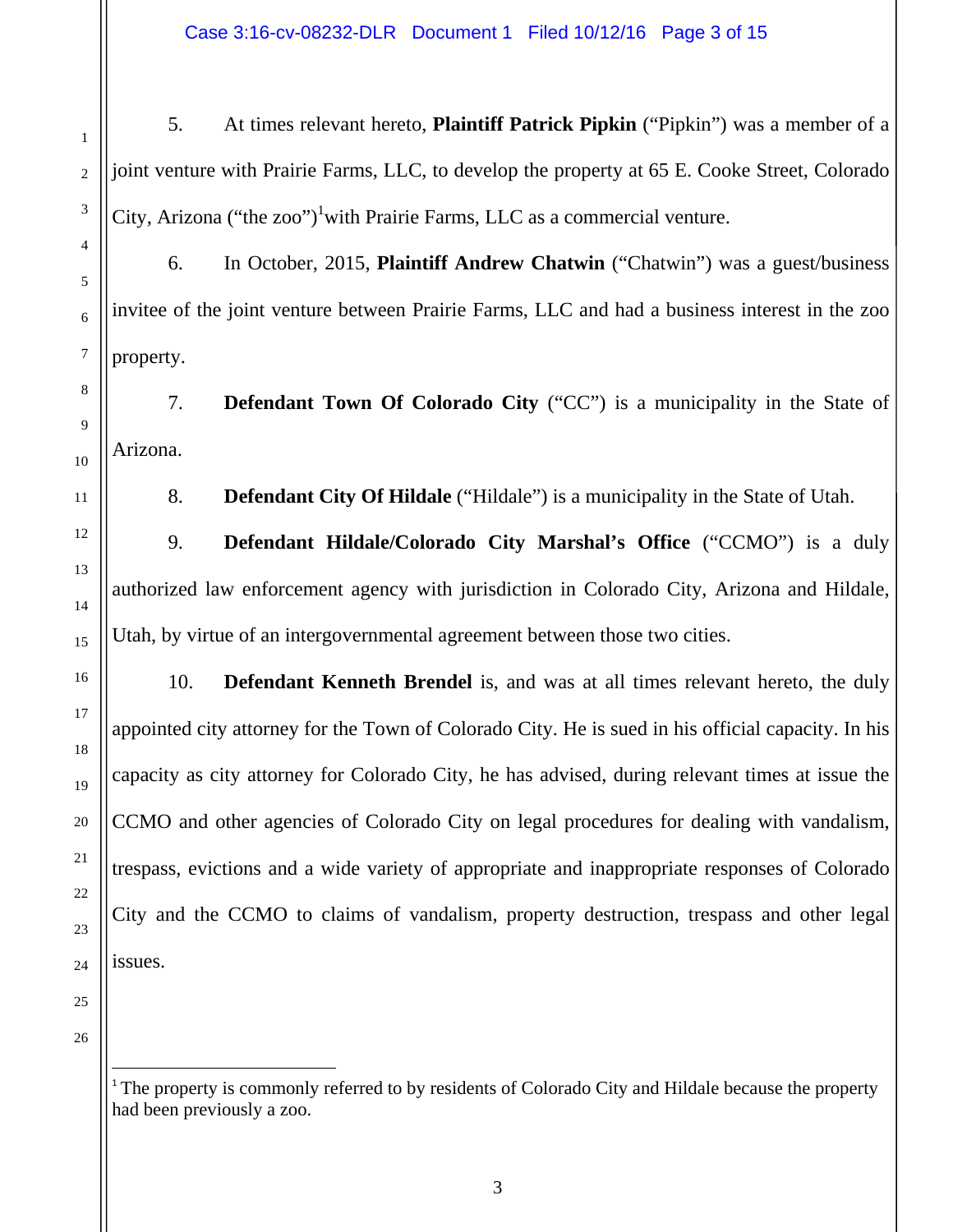Case 3:16-cv-08232-DLR Document 1 Filed 10/12/16 Page 4 of 15

11. **Defendants Jerry Darger, Curtis Cooke, Sam Johnson and D. Barlow** were, at all times relevant hereto, employees of the CCMO and law enforcement officers.

12. **Defendant Corporation of the Presiding Bishop of the Fundamentalist Church of Latter Day Saints** ("Bishop") is a Utah corporation.

13. In each of the actions alleged hereunder, defendants acted under color of state law but for defendant Bishop which, through its words and deeds, engaged as a third party in a conspiracy with those acting under color of state law to cause the plaintiffs harm.

14. At all relevant times hereto, Colorado City and the Hildale/Colorado City marshal's office was under the direct control of the FLDS Church.

15. Each defendant qualifies as a "person" pursuant to 28 U.S.C.

16. At all relevant times hereto, the defendants, and each of them, knew that the plaintiffs were not of the FLDS faith.

#### FACTS

# **A. The UEP Trust**

17. The United Effort Plan Trust (UEP) is a charitable and religious trust under Utah state law. The Trust was founded upon the tenets of the FLDS faith, by which members are expected to "consecrate" their real and personal property to the Bishop. The Trust was established to hold and manage all such consecrated properties in the Town of Colorado City, Arizona and Hildale City, Utah.

18. Defendant Corporation of the Presiding Bishop of the Fundamentalist Church of Latter Day Saints is, and was at all times relevant hereto, a corporation registered under the laws of the State of Utah for the purpose of conducting business and furthering the goals of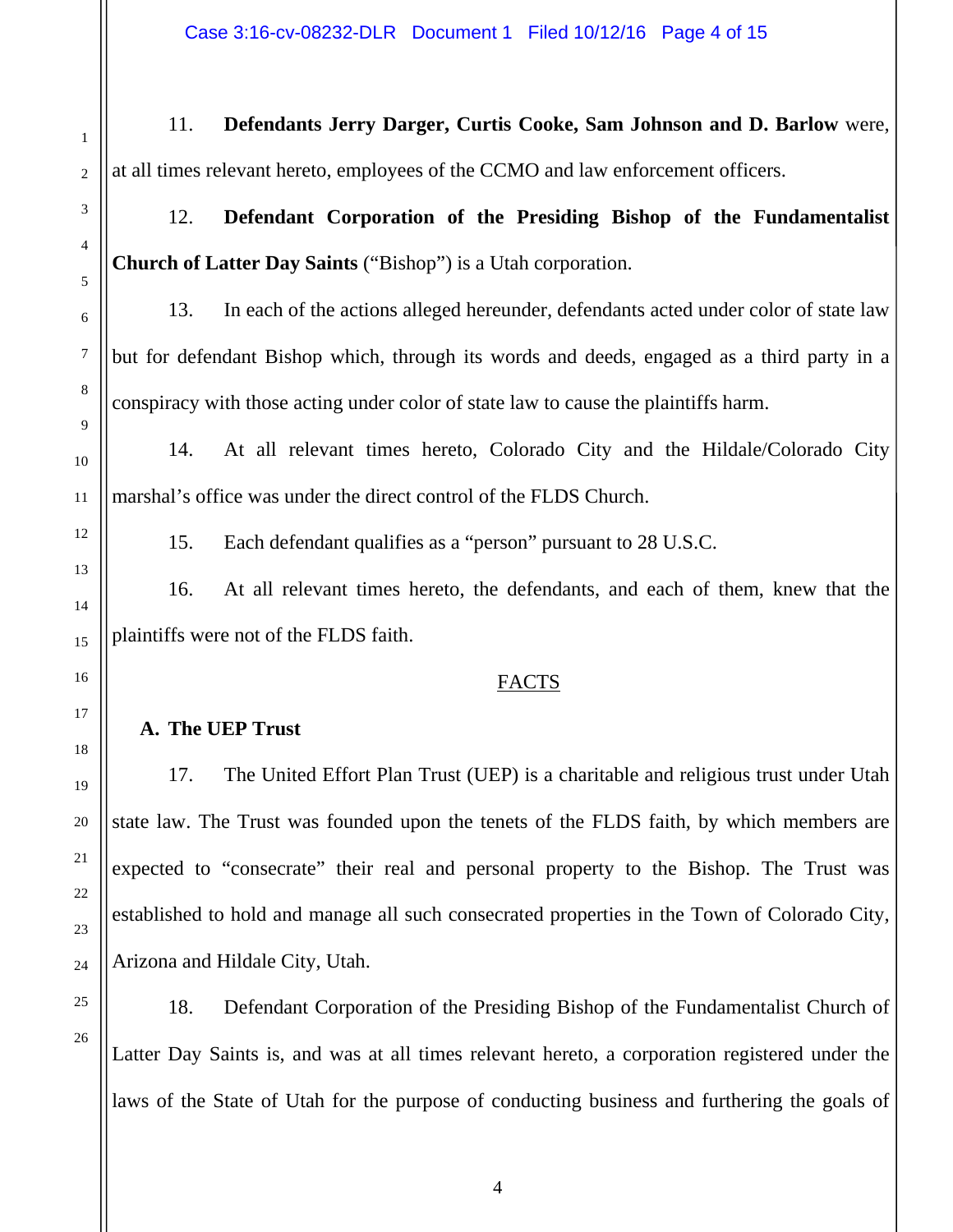FLDS. The registered agent of the corporation is Nephi S. Jeffs and the registered officer of the corporation is Warren Steed Jeffs, the self-appointed prophet of the FLDS church presently incarcerated in Texas.

19. Pursuant to Orders of the Third Judicial District Court of Salt Lake County in case No. 053900848, dated May 27, 2005; May 31, 2005; June 6, 2005; June 16, 2005; June 22, 2005; September 2, 2005; and October 25, 2006, Bruce Wisan was appointed to serve as a special fiduciary of the Trust and to manage, lease or rent the property of the Trust as such action is deemed reasonable, prudent and/or necessary in the discretion of the Fiduciary. UEP, both before and after Wisan's appointment as special fiduciary, is, and has been, the largest land owner in Hildale and Colorado City.

20. Prior to Wisan's appointment, all of the real property owned by UEP was controlled exclusively by the FLDS church under the direction and control of its Prophet, Warren Jeffs.

21. Upon the orders of the Third Judicial District Court appointing Bruce Wisan as the Special Fiduciary of UEP, FLDS control of the UEP properties in Colorado City and Hildale reverted to control by the Utah courts.

22. Since the UEP Trust was put under the control and direction of the Court with its appointment of the special fiduciary, Colorado City and Hildale, in concert with the FLDS church, has actively conspired to discriminate against residents and businesses within the cities in a variety of contexts in order to drive non-FLDS adherents out of the cities.

23. Both through the statements of the prophet, Warren Jeffs, and the practices adopted by the cities, these defendants have actively discriminated in favor of members of the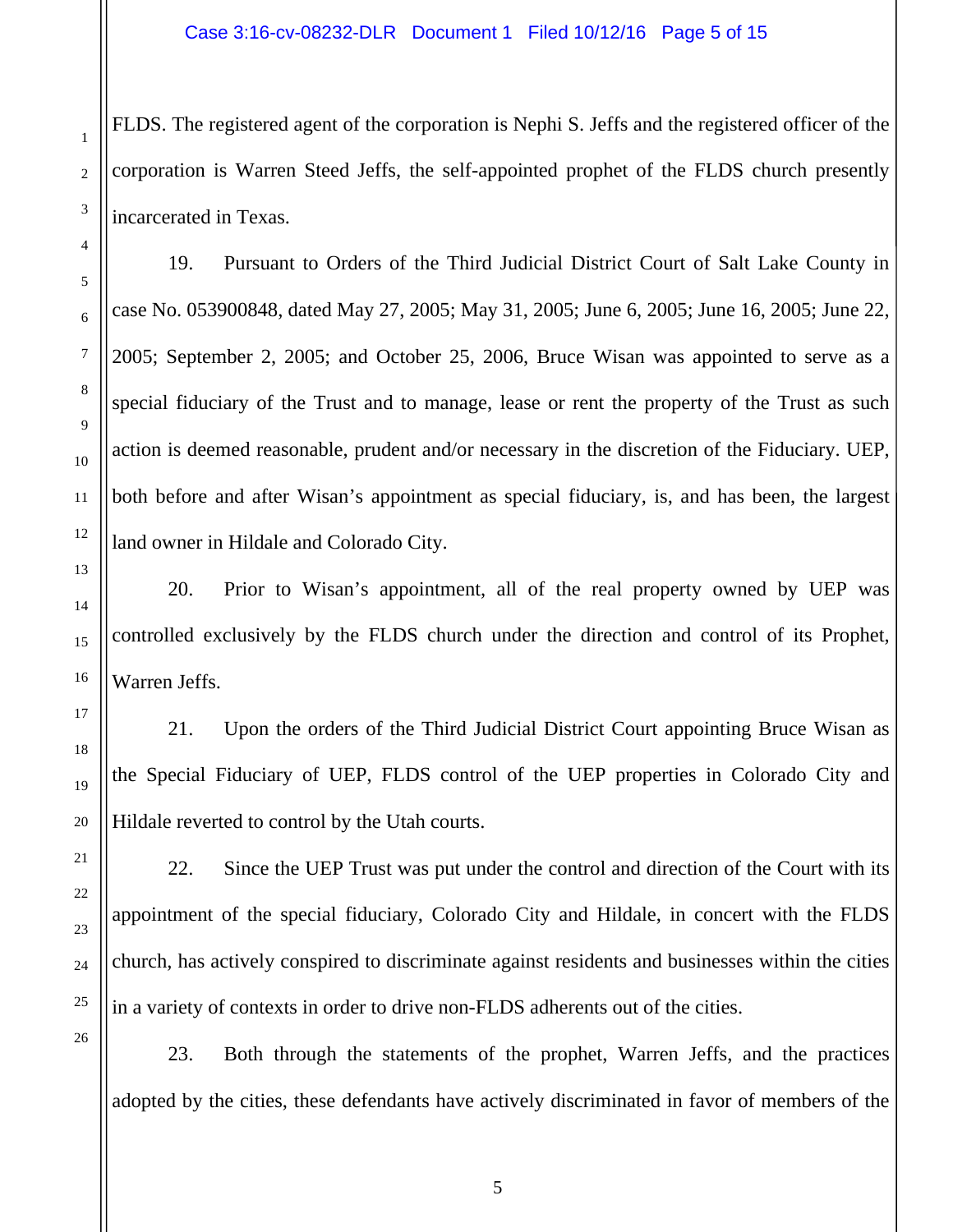FLDS church and against non-FLDS persons and businesses which have requested but not been given equal treatment under the law.

24. In this connection, the defendants have regularly, in the course of conducting the businesses of the cities, acted in violation of the constitutional rights of non-FLDS adherents by depriving such residences and businesses of essential city services, conducting illegal arrests, and refusing to investigate crimes committed by FLDS adherents against the UEP Trust, residents of the cities, and commercial businesses owned or leased from the Trust by non-FLDS adherents.

25. In various court actions in federal court, juries and judges have assessed damages and various injunctions against Colorado City and Hildale, forbidding them from various forms of discrimination against non-FLDS persons in the future. Millions of dollars have been assessed against the cities for their active discrimination in various forms ever since the Trust has been taken over by the Third District Court and its appointed special fiduciary, Bruce Wisan.

26. Since the orders of the Third Judicial District Court aforementioned, the FLDS church, the cities, the marshal's office and the named individual defendants in this case have conspired to discriminate against non-believers of FLDS by denying them essential city services, harassing and intimidating them in the conduct of city affairs, and in illegally arresting and prosecuting those residents who are not of the FLDS faith.

27. As a principal instrument of religious control, FLDS has, and continues to, dictate policies of the cities of the Town of Colorado City and Hildale City. Virtually all of the administrative offices of both cities, including the mayors, city managers, town councils, and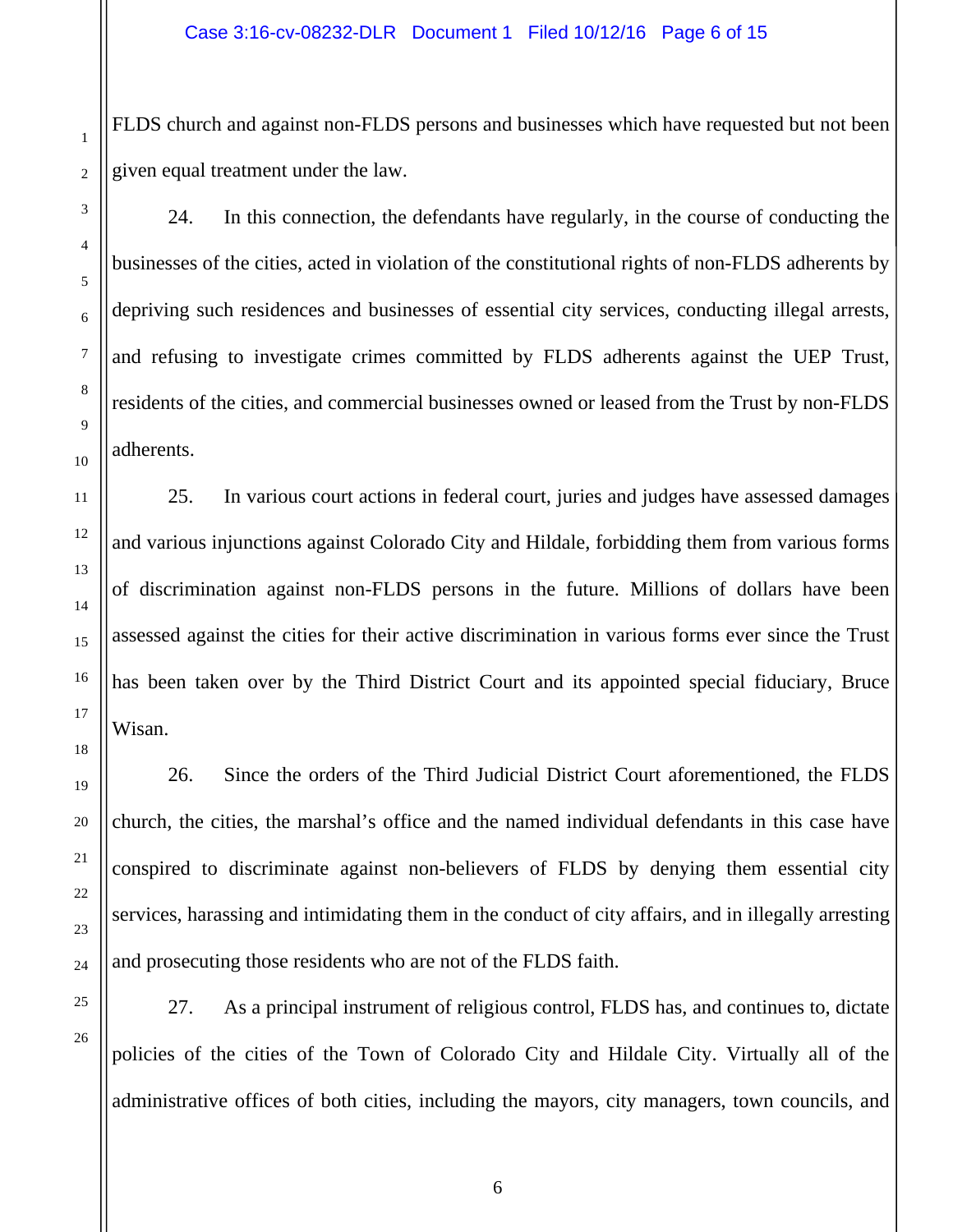the marshal's office of the cities are chosen and handpicked by the Prophet Warren Jeffs and the FLDS church.

28. In so discriminating, the church has conspired with city officials to illegally arrest and prosecute non-members of the FLDS faith, while at the same time turning a blind eye to open and notorious violations of the law, including trespass, vandalism and illegal marriages by FLDS members.

29. By their words and actions, the defendants, and each of them, have willfully and maliciously ignored violations of the law by FLDS members against UEP and non-members….

**B. The events of October, 2015 re: 65 E. Cooke Street, Colorado City, Arizona.** 

30. On October 13, 2015, Isaac Wyler, an authorized agent of the United Effort Plan Trust called the Hildale/Colorado City marshal's office to report damage to the property at 65 E. Cooke Avenue, Colorado City, Arizona.

31. The property was owned by the United Effort Plan Trust.

32. At that time, the United Effort Plan Trust had executed a valid lease on the property at 65 E. Cooke Avenue with Prairie Farms, L.L.C. which was in a joint venture with Patrick Pipkin to develop the property for commercial purposes.

33. Pursuant to the lease between Prairie Farms, L.L.C. and the UEP Trust, on October 13, 2015, Wyler, Patrick Pipkin, Andrew Chatwin and Claude Seth Cooke had legal rights to occupy the property at 65 E. Cooke Avenue.

34. Pursuant to the report of Isaac Wyler, Officer D. Barlow arrived at the scene to find Patrick Pipkin, Isaac Wyler and Andrew Chatwin on the property.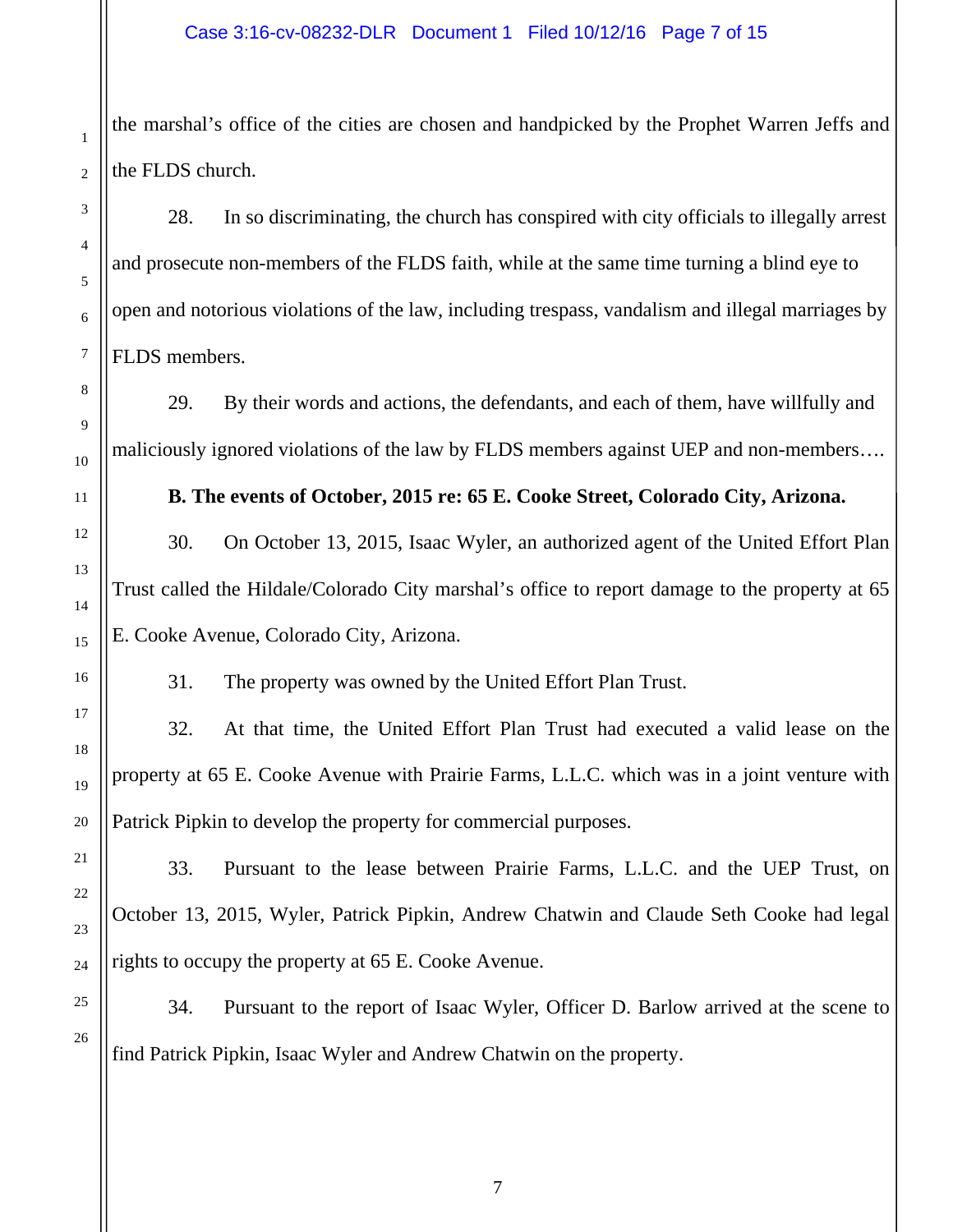35. Upon arriving at the property, Officer Barlow informed the group that he had spoken to Chief Jerry Darger about Isaac Wyler's report of damage to the property earlier in the day.

36. He informed the group that Chad Johnson was the legal occupant of the property and that, without Johnson's permission, neither Wyler, Pipkin, Chatwin or Cooke had the right to be on the property without the express permission of Chad Johnson.

37. On October 13, 2015, Chad Johnson had no legal claim to occupy the property at 65 E. Cooke Avenue. At all relevant times hereto, he was a mere squatter, a trespasser, and should have had no right to dictate the rights of others to occupy the property at 65 E. Cooke Avenue.

38. Based on conversations with other Hildale/Colorado City marshal's office personnel, including Chief Jerry Darger and Officer J. Barlow, Officer D. Barlow contacted Chad Johnson. Johnson indicated that he had given "guest status" to Patrick Pipkin but would like Wyler and Chatwin to leave the property.

39. While Johnson was on the phone with Officer D. Barlow of CCMO, Officer Portillo of the Mohave County Sheriff's Office arrived on the scene.

40. In discussions with CCMO officers, including D. Barlow, Mohave County Sheriff's Office personnel advised that Wyler, Chatwin, Cooke and Pipkin had a legal right to occupy the zoo property and that the property was commercial, not residential.

41. Shortly thereafter, Chief Jerry Darger of CCMO arrived on the scene. Darger advised Wyler, Pipkin and Chatwin that he had contacted his city attorney, Ken Brendel, who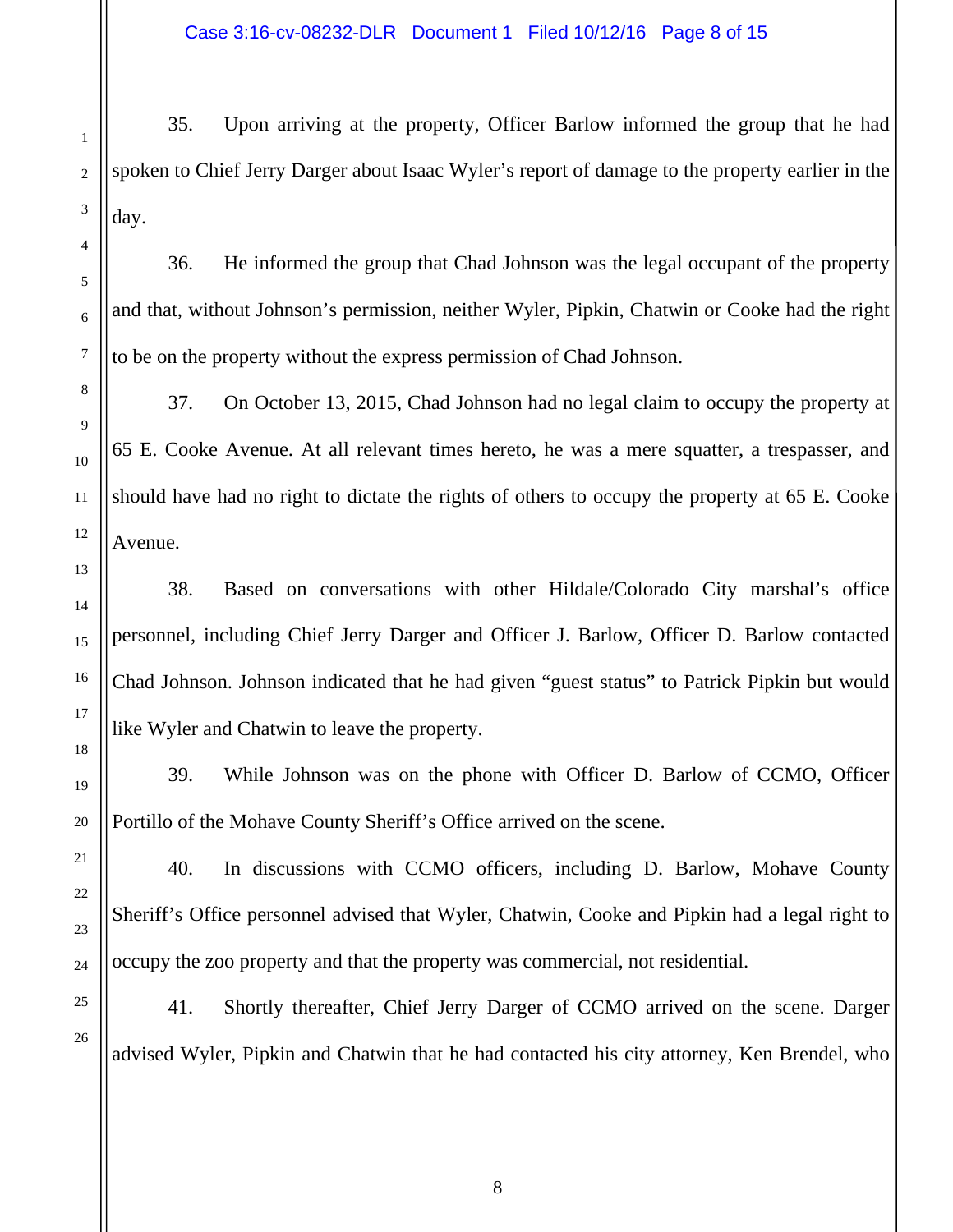advised the marshal's office that Johnson had sole rights to the entire property until he was properly evicted.

42. This advice was clearly contrary to the law of the State of Arizona as Chad Johnson was a mere squatter, with no legal rights to the property.

43. Chief Darger advised Wyler, Pipkin and Chatwin that they had no legal right to remain on the property and, if they did so, they would be arrested.

44. Mohave County sheriff's personnel again advised CCMO including Chief Darger and D. Barlow that the property was commercial, that Wyler, Pipkin and Chatwin had a legal right to be on the property, and that any arrests of Wyler, Chatwin or Pipkin would be illegal.

45. Wyler then left the property.

46. Pipkin and Chatwin insisted that they had a legal right to be on the property, which was recognized by the sheriff's office, and they would not leave the property.

47. Pipkin and Chatwin were thereafter arrested by CCMO personnel and taken into custody.

48. In the course of dealing with plaintiff Patrick Pipkin, and ordering him off of the property, Chief Jerry Darger of CCMO deliberately and maliciously shoved plaintiff Patrick Pipkin.

49. Pipkin and Chatwin were subsequently charged with first degree trespass by CCMO, pursuant to A.R.S. §13-1504, First Degree Trespass.

50. The arrests of Chatwin and Pipkin and the charges made against them were illegal, in clear violation of Arizona law and were clearly discriminatory.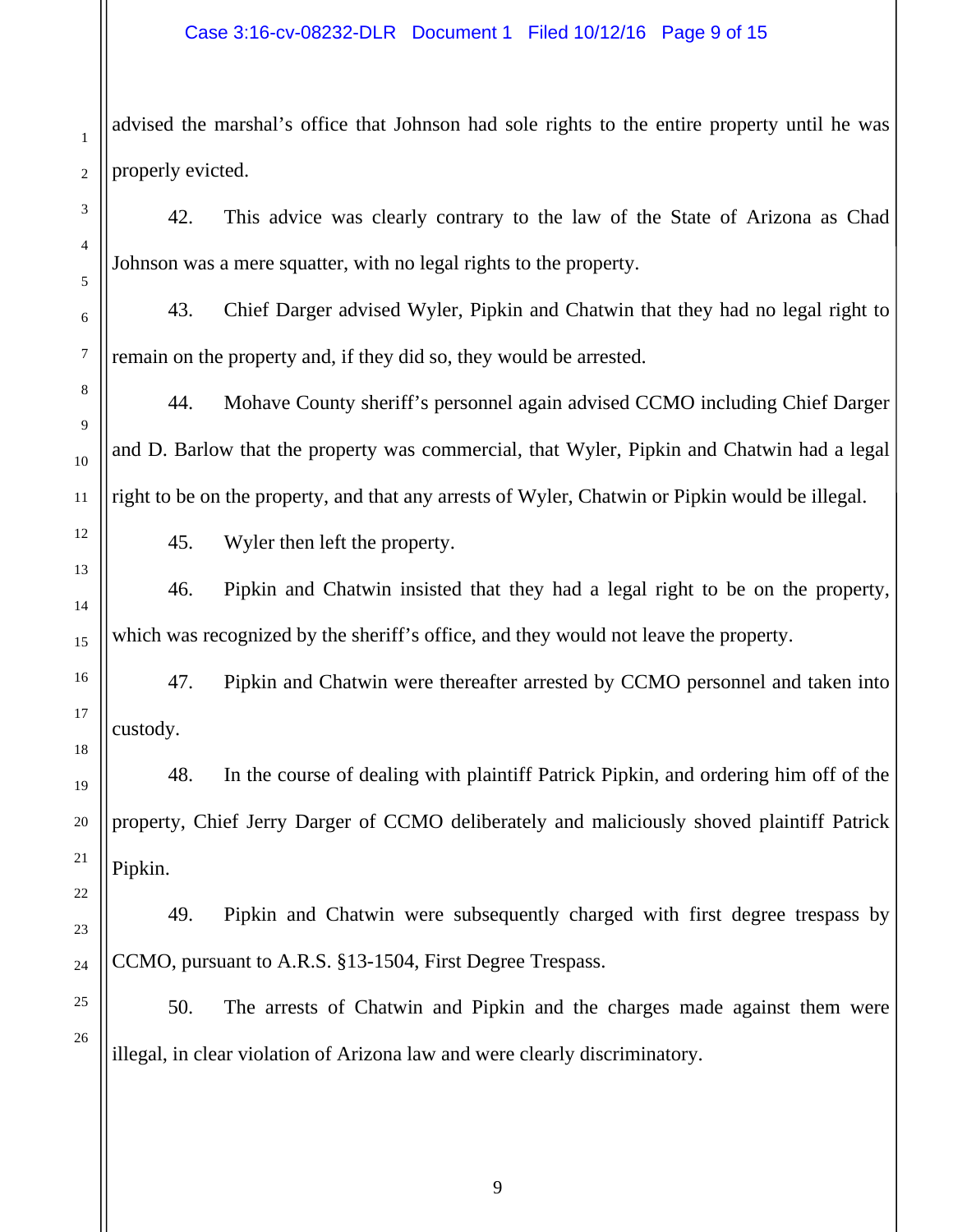Case 3:16-cv-08232-DLR Document 1 Filed 10/12/16 Page 10 of 15

51. The actions of CCMO in ordering Claude Seth Cooke and others off the property were illegal and in clear violation of Arizona law and discriminatory.

52. On October 14, 2015, plaintiffs Chatwin and Pipkin appeared in court and were released on their own recognizance.

53. On October 17, 2015, plaintiffs Patrick Pipkin and Andrew Chatwin returned to the property at 65 E. Cooke Avenue in an attempt to conduct commercial business on the property.

54. On October 17, 2015, Prairie Farms, L.L.C. held a valid, legal lease on the property. Thereafter, Claude Seth Cooke arrived on the property and informed Officer Curtis Cooke of CCMO that he had a valid lease on the property with the UEP Trust.

55. Officer Cooke demanded that Pipkin, Cooke and Chatwin leave the property, as Chad Johnson was the legal occupant of the property and did not want them there.

56. On October 17, 2015, Chad Johnson had no legal rights to the property and was a mere squatter and a trespasser.

57. After refusing to leave the property, Patrick Pipkin and Andrew Chatwin were arrested by marshal's office personnel and charged with violating A.R.S. §13-1504(a)(2) (Trespassing in a Fenced Residential Yard).

58. Upon their appearance in court on these charges, plaintiffs were further restrained until each could post a \$3,500.00 bond. Additionally, each were ordered not to return to the property at 65 E. Cooke Street until their cases were resolved in court.

59. As a result of the arrests of the plaintiffs aforementioned and their inability to return to the property at 65 E. Cooke Street, the plaintiffs suffered personal monetary damages.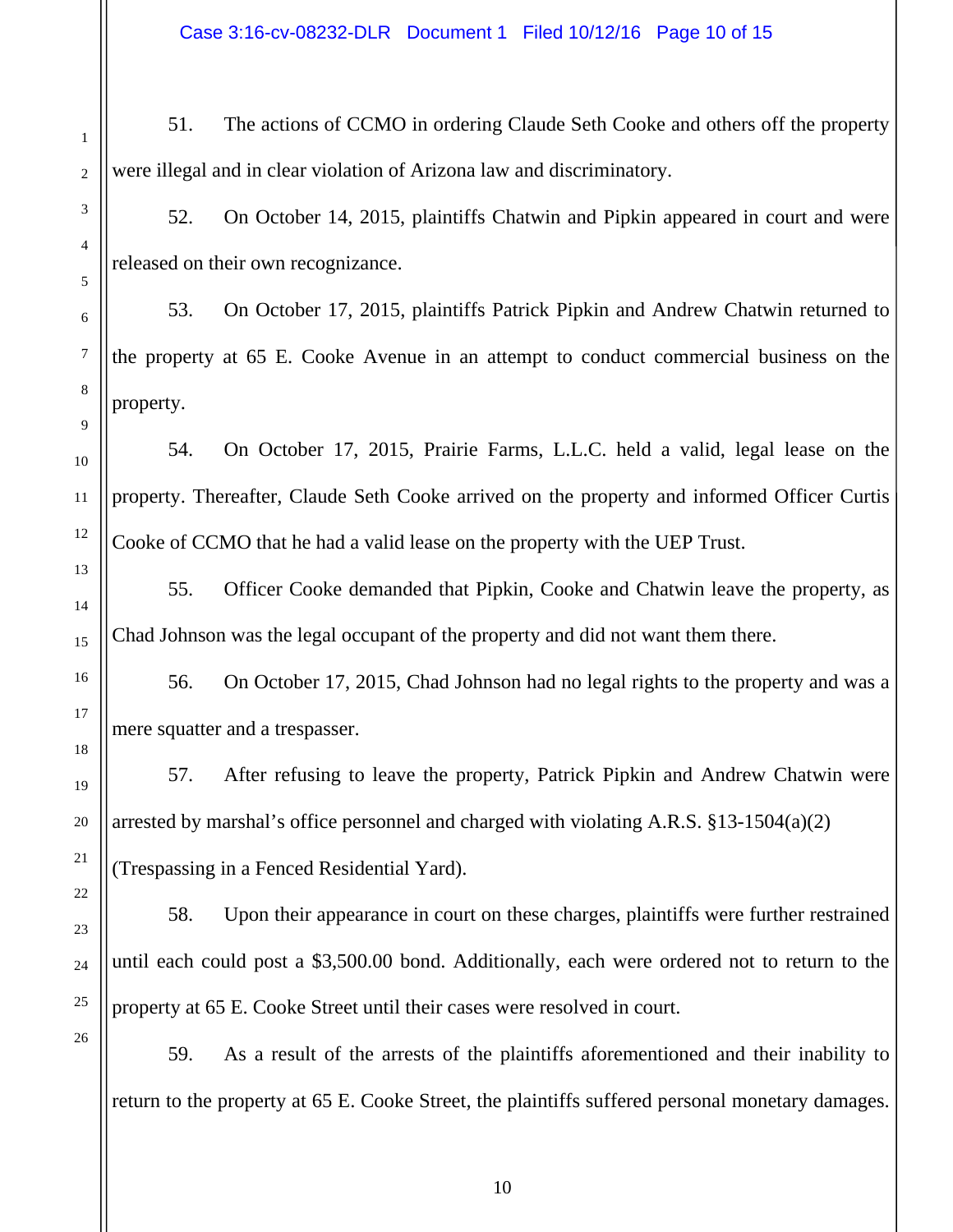Prairie Farms, L.L.C., suffered commercial damage for its inability to use the property leased to them by the land owner, UEP.

60. On information and belief, it is alleged that CCMO never followed through with reports of vandalism to the property by others.

61. Despite clear evidence of trespass by Chad Johnson and others who were illegally conducting an herb farm business on the zoo property, CCMO took no legal action against them.

**B. Discrimination in providing essential city services.** 

62. In October, 2015, plaintiffs attempted to get water and garbage services connected to the zoo property.

63. Upon speaking to officials at the Colorado City utilities office, plaintiffs were told that they had to pay an additional \$500.00 deposit to get water and garbage services connected because the property was commercial, not residential.

64. Plaintiffs paid the initial \$500.00 deposit and were approved for water and garbage services to be connected.

65. After paying the initial deposit, plaintiffs were told by Colorado City that such services would not be connected because they did not have permission of the prior registrant of these services.

66. The prior registrant of the services was Fred Jessop, who had been deceased for a number of years.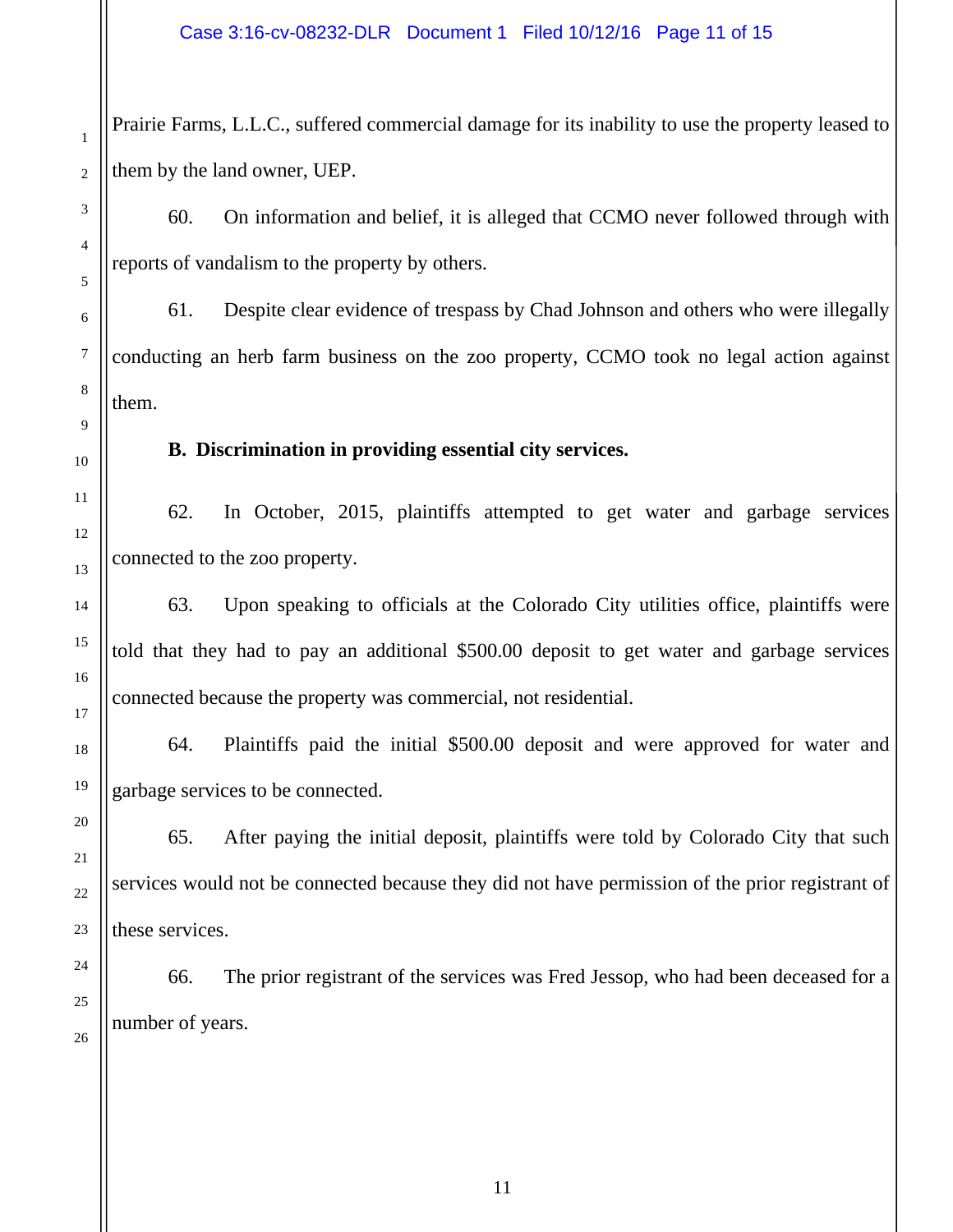Case 3:16-cv-08232-DLR Document 1 Filed 10/12/16 Page 12 of 15

67. Eventually, plaintiffs received written communication from a lawyer representing Hildale/Colorado City's utilities that the services could not be reinstated unless the lessee of the property went to court to receive a court order.

68. The \$500.00 deposit was never returned to plaintiffs.

69. Finally, in March, 2016, after five months without water or garbage collection, after a jury verdict finding systematic discrimination by Colorado City and Hildale in servicing non-FLDS personnel, water and garbage collection services were reinstated on the property. The city, upon the restoration of such services, continued to classify the property as commercial and retained the deposit required of commercial properties.

# **C. Continued discriminatory action against Pipkin and Chatwin.**

70. Plaintiffs Chatwin and Pipkin were eventually released from custody.

71. Charges against them were eventually dismissed upon motion of the attorney for Colorado City. The charges were dismissed on January 26, 2016 for the stated reason that "the investigation is continuing, but there is insufficient evidence to secure a conviction."

72. As a result of their illegal arrests and detentions, plaintiffs Chatwin and Pipkin were forced to hire an attorney and were under continued discrimination by Colorado City for over three months based on the failure of Colorado City to recognize the clearly established law that they had a legal right to be on the property on the dates in question.

73. All acts alleged herein as constitutional violations were because of a policy, practice or procedure of the defendants to discriminate against non-member of the FLDS Church.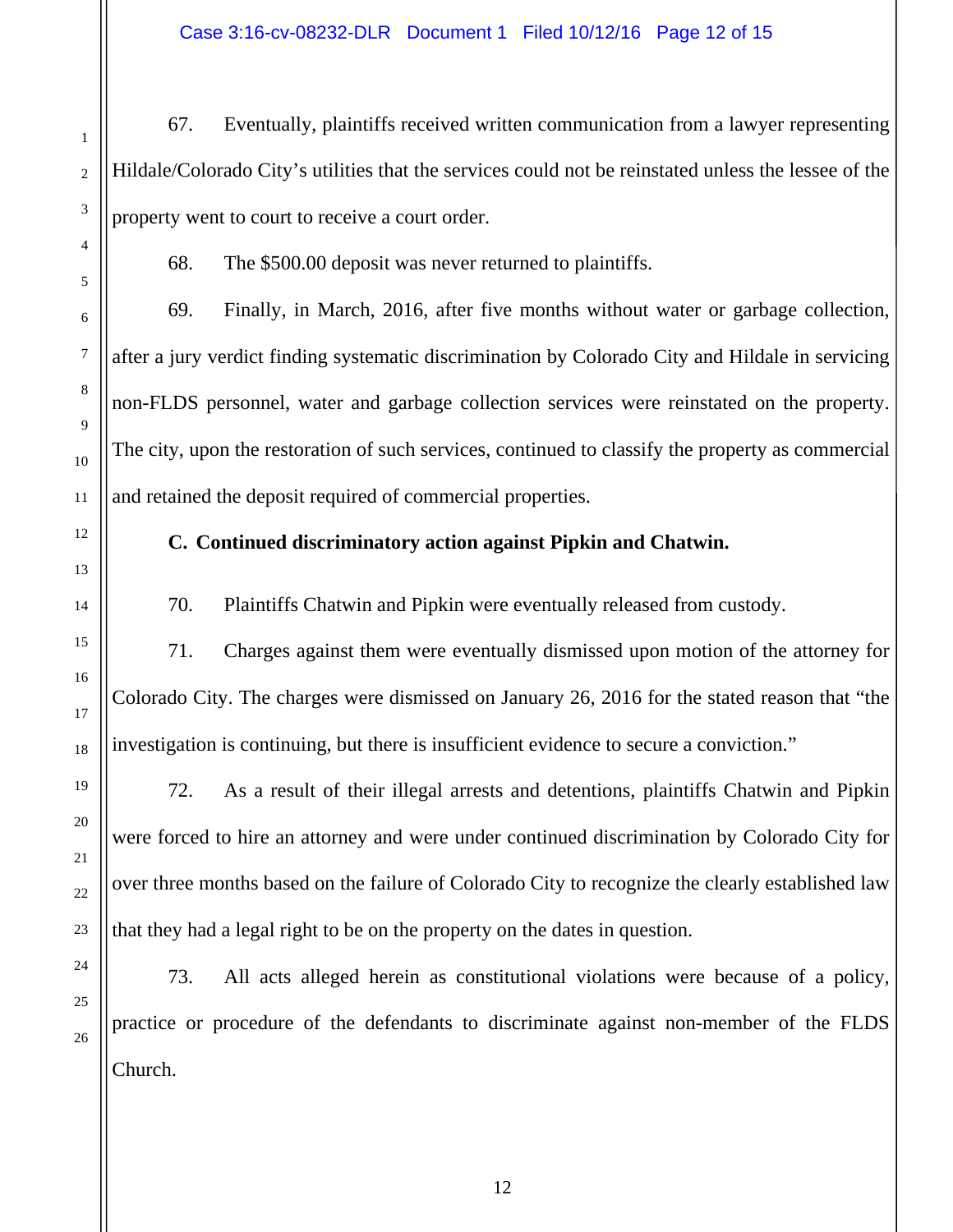#### **CAUSES OF ACTION**

#### COUNT I.

## Constitutional and Civil Rights pursuant to 42 U.S.C. §§1983, 1985

Violation of Constitutional Rights pursuant to First Amendment, Fourth Amendment,

#### Fourteenth Amendment

74. Allegations contained in preceding paragraphs are incorporated by reference.

75. The arrests, incarceration, and refusal to allow plaintiffs to return to the property violate the Fourth Amendment protections against unreasonable searches and seizures of the plaintiffs and the due process clause of the Fourteenth Amendment.

76. Additionally, the actions of Colorado City aforementioned willfully and deliberately discriminated against the plaintiffs in violation of their First Amendment rights to freedom of religion and the due process clause of the Fourteenth Amendment.

77. As a direct and proximate result of the defendants' violations of plaintiffs' constitutional rights, the plaintiffs have suffered severe and substantial damages. These damages, for Prairie Farms, L.L.C. and Patrick Pipkin include the loss of business opportunities for refusal to allow them to develop the property and to physically occupy the property under which they were lessees. They were also not permitted on the property, which resulted in substantial to the property as a result of a large flood.

78. For all plaintiffs, they suffered severe and substantial damages from lost business opportunities, litigation expenses including attorney's fees, loss of reputation, humiliation, embarrassment, inconvenience, mental and emotional anguish and distress and other compensatory damages in an amount to be determined by a jury and the court.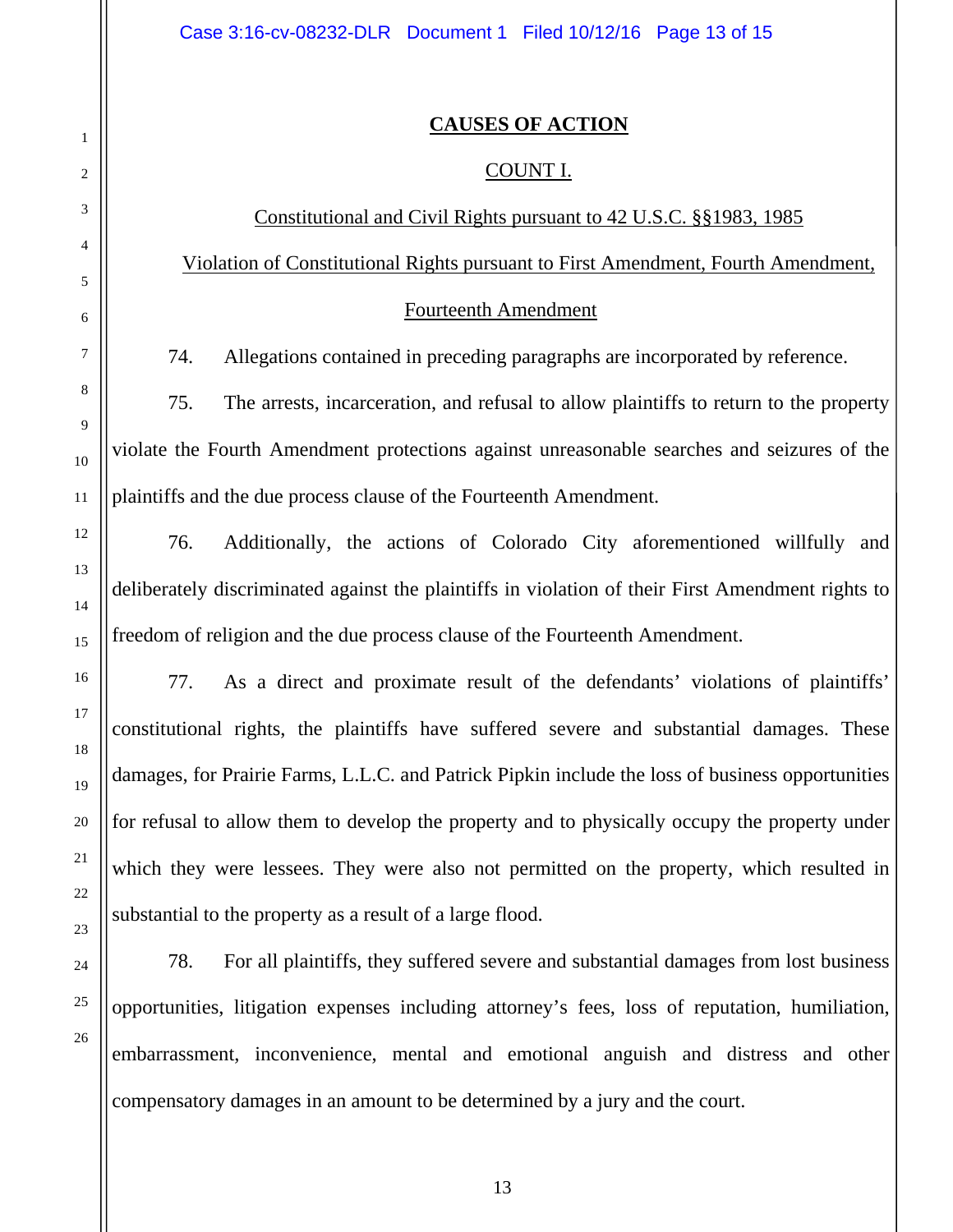## COUNT II

## Conspiracy pursuant to 28 U.S.C. §§1983 and 1985

79. Allegations contained in preceding paragraphs are incorporated by reference.

80. The violations of plaintiffs' constitutional rights under the First, Fourth and Fourteenth Amendments to the U.S. Constitution are the direct and proximate result of a conspiracy between the FLDS church (Bishop) and the remaining defendants to punish, discriminate against and attempt to drive out of Colorado City and Hildale persons who were not believers in the FLDS faith.

## **Prayer for relief.**

WHEREFORE, plaintiffs request judgment against the defendants as follows:

(1) For appropriate compensatory damages in an amount to be determined at trial;

(2) For punitive damages against Bishop for malicious conduct;

(3) For appropriate equitable relief against all defendants as allowed by the Civil Rights Act of 1871, 42 U.S.C. §1983, including the enjoining and permanent restraining of these violations and direction to the defendants to take such affirmative action as is necessary to ensure that the effects of unconstitutional and unlawful practices described herein are eliminated and do not continue to affect plaintiffs or others;

(4) For an award of reasonable attorney's fees and costs expended by these plaintiffs in this litigation pursuant to the Civil Rights Act of 1871, 42 U.S.C. §1988; and

(5) For such other and further relief as the Court deems reasonable.

# **PLAINTIFFS REQUEST TRIAL BY JURY ON ALL ISSUES SO TRIABLE.**